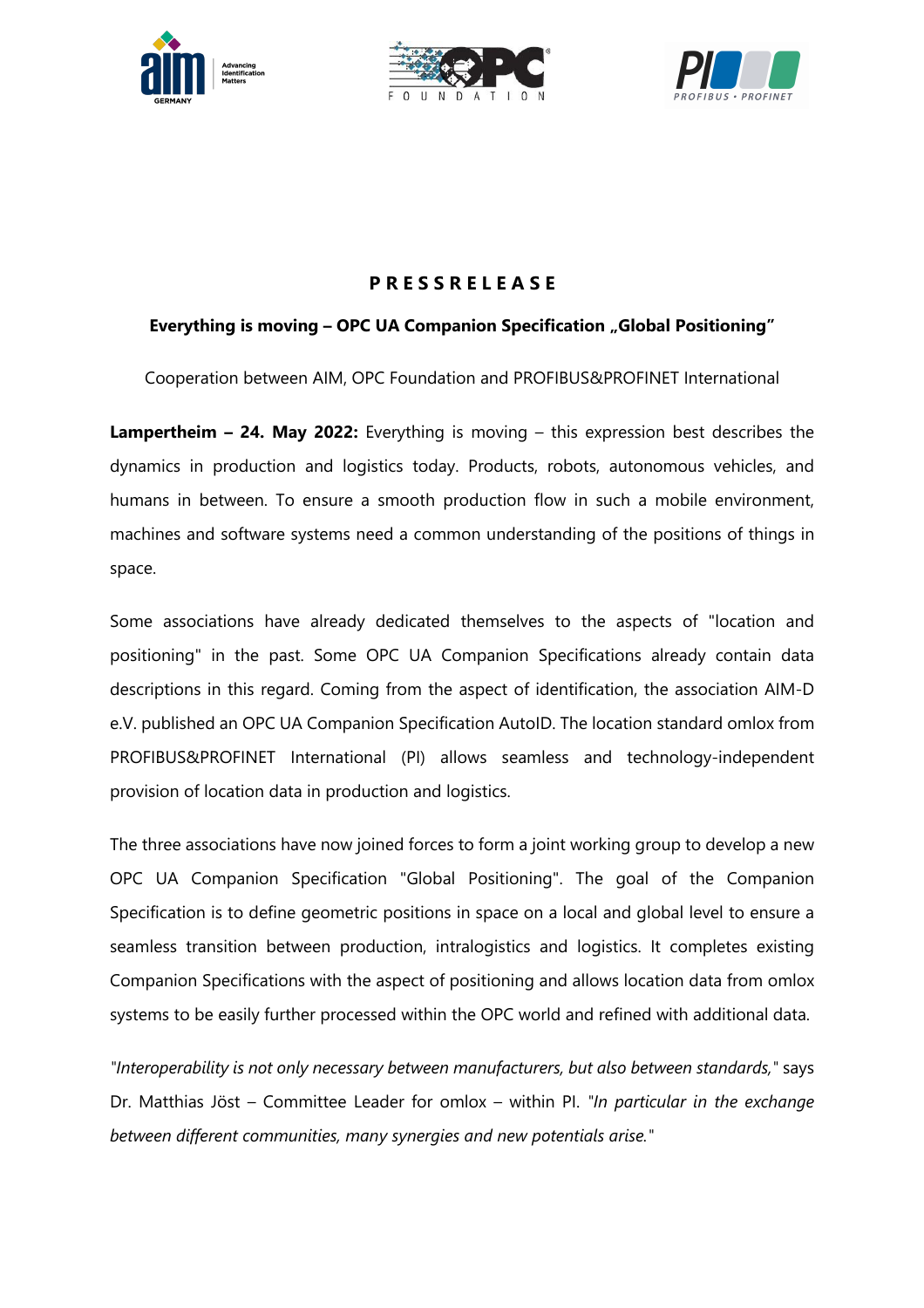





The text of this press release is available for download at www.profibus.com.

## **About AIM**

AIM-D e.V. (or AIM for short), situated in Lampertheim, South Hesse, is the leading industry association for automatic data collection, identification (AutoID) and mobile IT systems. The association promotes the use and standardization of AutoID technologies and processes. Technologies such as RFID, NFC, barcodes, two-dimensional codes, industrial sensors and RTLS (real-time locating systems) are promoted in equal measure. AIM represents around 120 members in Germany, Austria and Switzerland. AIM members include companies of every size offering AutoID technologies and products, systems and services. This includes a host of university and research institutions, as well as other associations. Under the umbrella of AIM Global and AIM Europe, AIM supports the global competitiveness of its members.

#### **For more information, contact:**

Peter Altes peter.altes@aim-d.de

#### **About the OPC Foundation**

Since 1996, the OPC Foundation has facilitated the development and adoption of the OPC information exchange standards. As both advocate and custodian of these specifications, the Foundation's mission is to help industry vendors, end-users, and software developers maintain interoperability in their manufacturing and automation assets. The OPC Foundation is dedicated to providing the best specifications, technology, process, and certification to achieve multivendor, multiplatform, secure, reliable, interoperability for moving data and information from the embedded world to the enterprise cloud. The Foundation serves over 860 members worldwide in the Industrial Automation, IT, IoT, IIoT, M2M, Industrie 4.0, Building Automation, machine tools, pharmaceutical, petrochemical, and Smart Energy sectors. For more information about the OPC Foundation, please visit www.opcfoundation.org .

**For more information, contact:**

Stefan Hoppe Stefan.Hoppe@OPCFoundation.org